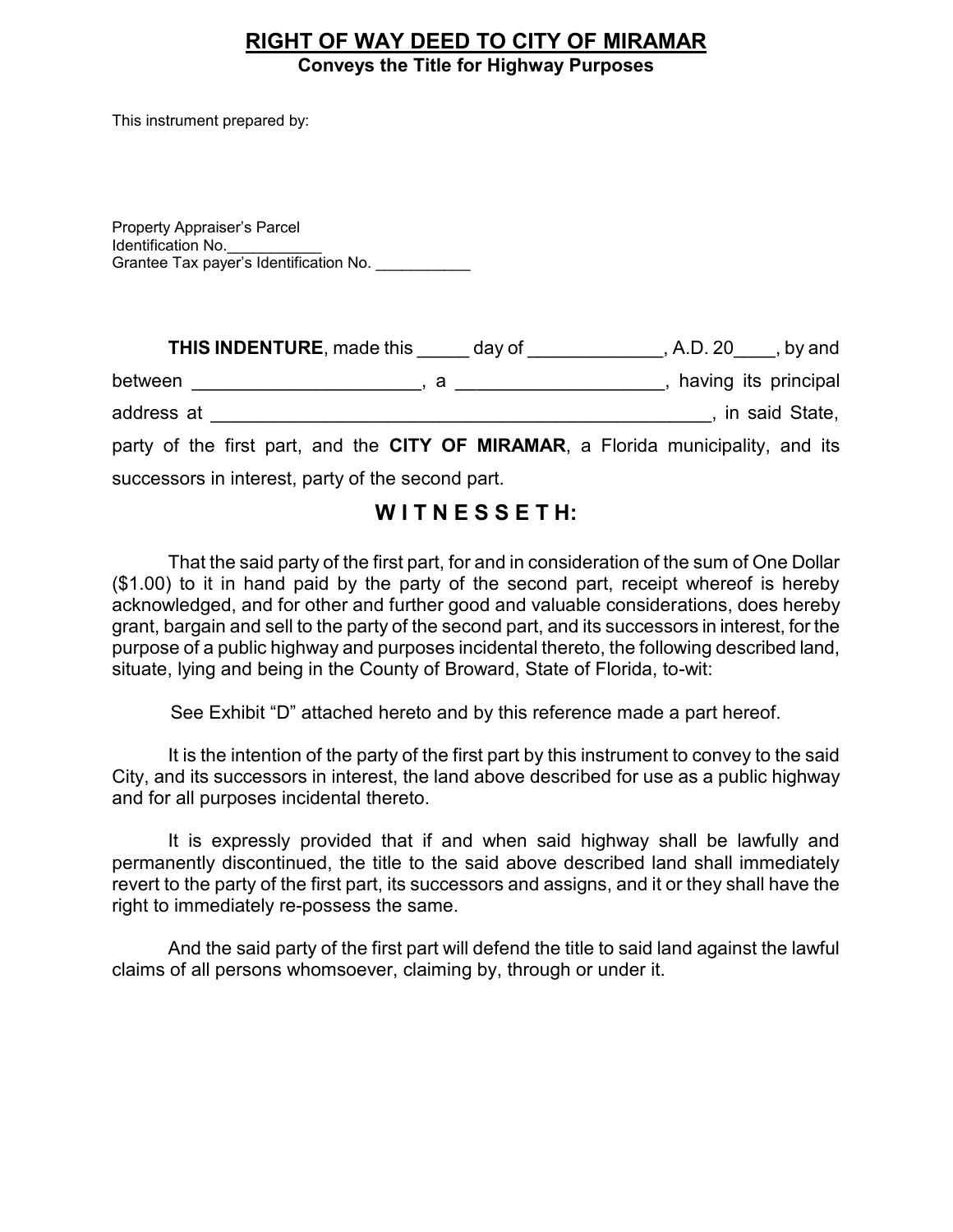**IN WITNESS WHEREOF**, the said party of the first part, has executed this instrument the day and year first above written.

 $\ddot{\phantom{a}}$ 

Signed, Sealed, Attested and Delivered in our presence:

| Print Name: <u>2008 - 2008 - 2014 - 2014</u>                                                   |                                                                       |
|------------------------------------------------------------------------------------------------|-----------------------------------------------------------------------|
|                                                                                                |                                                                       |
|                                                                                                |                                                                       |
| <b>ACKNOWLEDGMENT</b>                                                                          |                                                                       |
|                                                                                                |                                                                       |
|                                                                                                | THE FOREGOING INSTRUMENT was acknowledged before me this _____ day of |
|                                                                                                | as                                                                    |
|                                                                                                |                                                                       |
| known to me (______) or has produced __________________________________, as<br>identification. |                                                                       |
| <b>SEAL</b>                                                                                    | <b>NOTARY PUBLIC</b>                                                  |
| <b>My Commission Expires:</b>                                                                  | Print or Type Name of Notary Public                                   |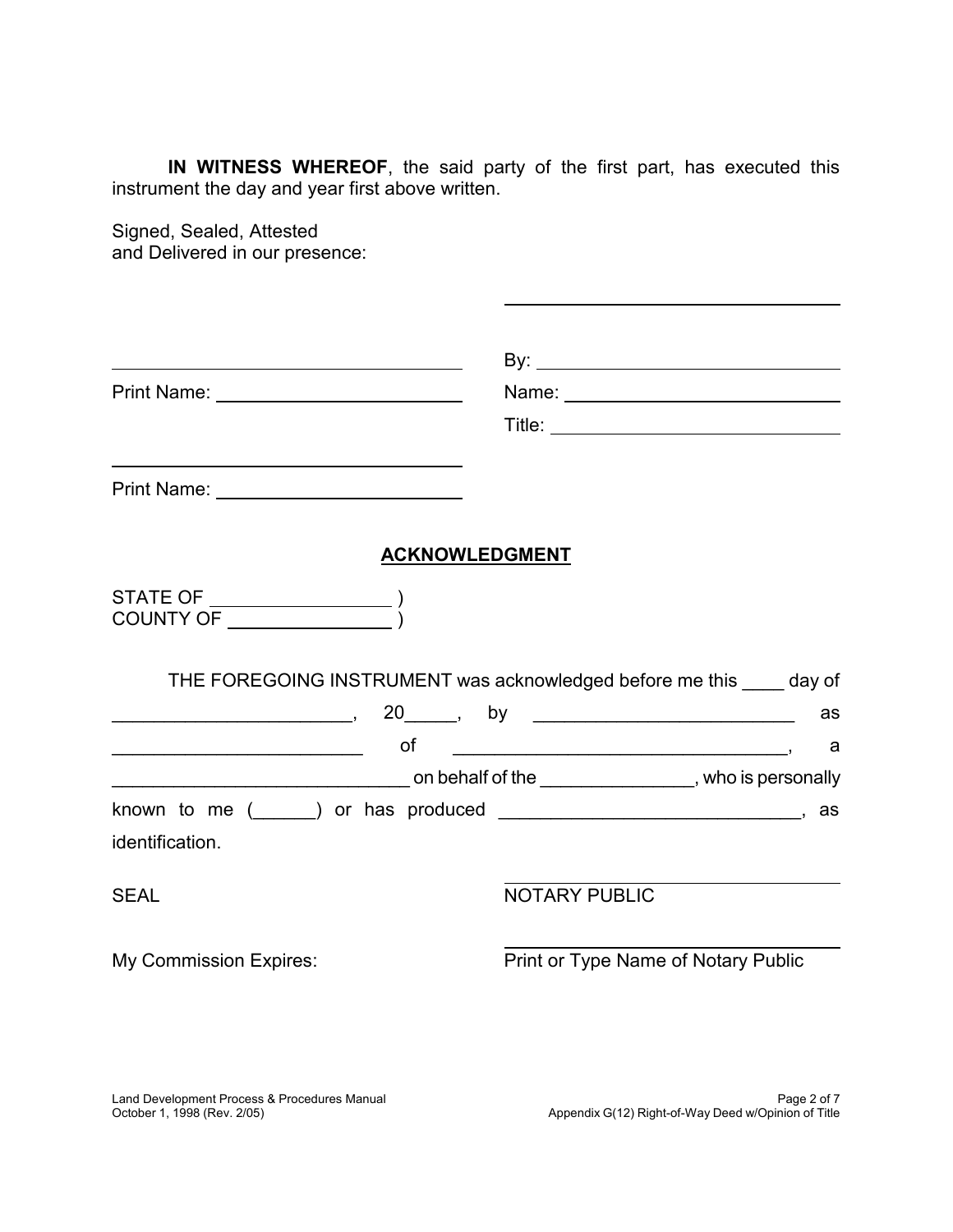## **NO-LIEN, POSSESSION AND AFFIDAVIT**

STATE OF ) COUNTY OF ) ss

 $\ddot{\phantom{a}}$ 

 ("Affiant") who being first duly sworn upon oath, deposes and says: BEFORE ME, the undersigned authority, personally appeared

 1. That the Affiant is the of , a (the " ").

 property located in Broward County, Florida, more particularly described on Exhibit "A" 2. That the <u>influence is the owner of fee simple title to the real</u> attached hereto and by this reference made a part hereof ("Property").

 filed against the Property or any portion thereof; that there have been no repairs, improvements or other work done to or labor, materials or services bestowed upon the Property or any portion thereof for which any or all of the cost of the same remains unpaid; and that no person, firm or corporation is entitled to a construction lien against the Property 3. That there are no construction, mechanics', materialmans' or laborers' liens or any portion thereof under Chapter 714 of the Florida Statutes.

 4. That no person, firm or corporation has any interest, claim of possession, or contract right with respect to the Property or any portion thereof, and there are no facts known to Affiant which would give rise to such a claim being asserted against the Property or any portion thereof.

 5. That there are no unsatisfied judgments or any federal, state or county tax deficiencies, which are a lien against the Property or any portion thereof.

 6. That the Property is free and clear of all mortgages, liens, taxes, assessments, fees, and encumbrances whatsoever, except for real estate taxes accruing subsequent to \_\_\_\_\_\_\_\_\_\_\_\_\_\_, 20\_\_\_\_\_\_ [Date of Conveyance].

 7. That there is no pending litigation or dispute involving or concerning the location of the boundaries of the Property or any portion thereof.

8. That there are no actions or proceedings now pending in any state or federal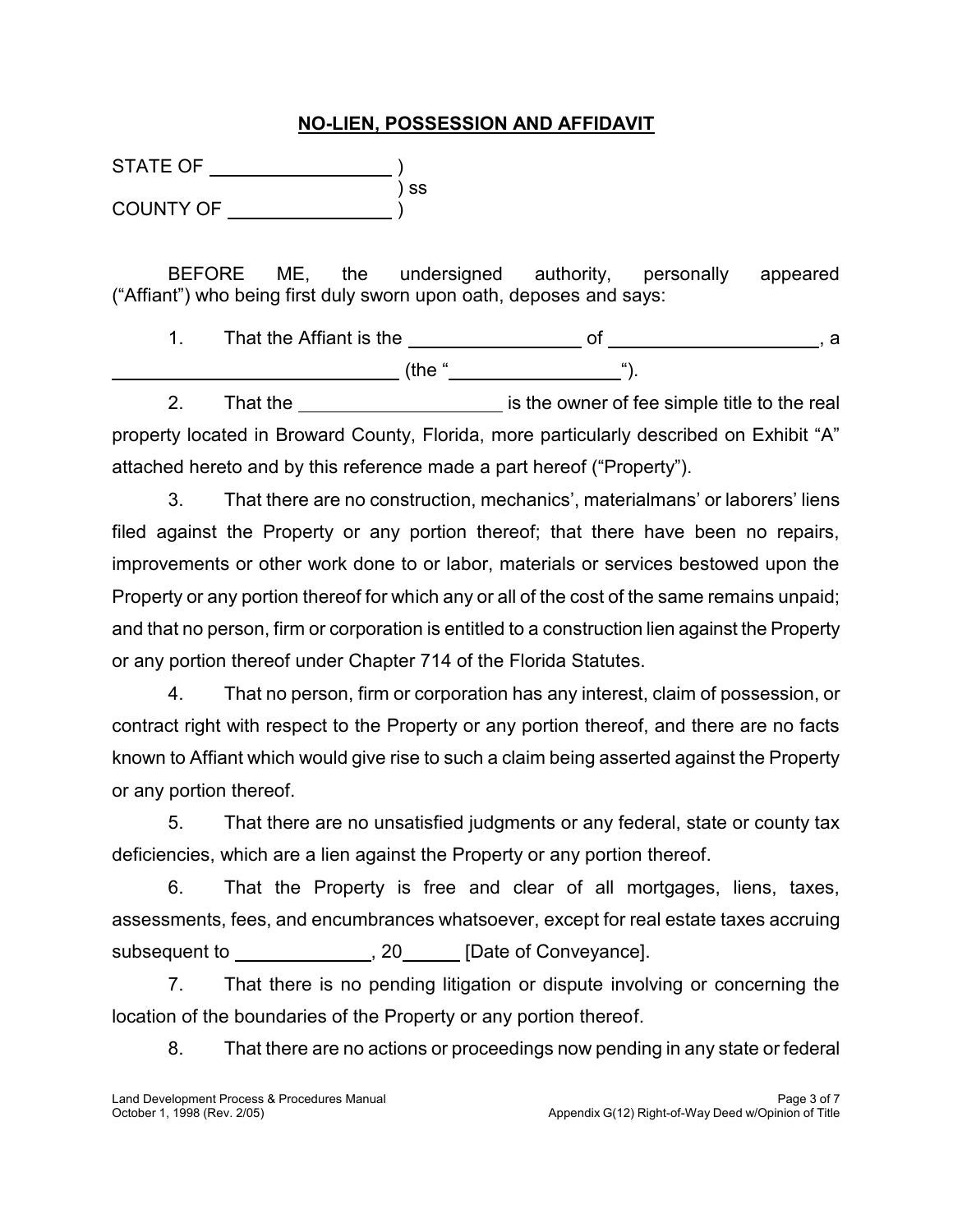court to which the \_\_\_\_\_\_\_\_\_\_\_\_\_\_\_\_\_\_\_\_\_\_\_\_\_\_\_\_\_\_\_ is a party that would affect the and/or title to the Property or any portion thereof.

9. 9. That to the best of Affiant's knowledge there are no unrecorded easements or claims of easements affecting the Property or any portion thereof.

 10. That the Property does not constitute all or substantially all of the assets of the \_\_\_\_\_\_\_\_\_\_\_\_\_\_\_\_\_\_\_\_\_\_\_\_\_\_\_\_\_\_\_.

11. That there are no matters pending against the **that** that that could give rise to a lien that would attach to the Property or any portion thereof between  $\overline{a}$  $\overline{a}$ that the \_\_\_\_\_\_\_\_\_\_\_\_\_\_\_\_\_\_\_\_\_ has not and will not execute any instrument that would adversely affect the title to or transfer of the Property or any portion thereof from the  $\overline{a}$ , 20 , and the recording of the Quit Claim Deed from the to the City of Miramar, a Florida municipal corporation ("Grantee") and to Grantee.

 12. Affiant recognizes that Grantee is materially relying on the veracity of the contents of this Affidavit, and that this Affidavit is being given for the purpose of inducing Grantee to accept a dedication of the Property from the \_\_\_\_\_\_\_\_\_\_\_\_\_\_\_\_\_\_\_.

FURTHER AFFIANT SAYETH NAUGHT.

|          |  | Sworn to and subscribed before me this |  |                                                                                                     | day of |
|----------|--|----------------------------------------|--|-----------------------------------------------------------------------------------------------------|--------|
|          |  |                                        |  | , 20 , who (check one) $\lceil \cdot \rceil$ is personally known to me or $\lceil \cdot \rceil$ has |        |
| produced |  |                                        |  | as identification.                                                                                  |        |

 $\ddot{\phantom{a}}$ 

**SEAL** 

**NOTARY PUBLIC** 

My Commission Expires: Print or Type Name of Notary Public

Type Name & Title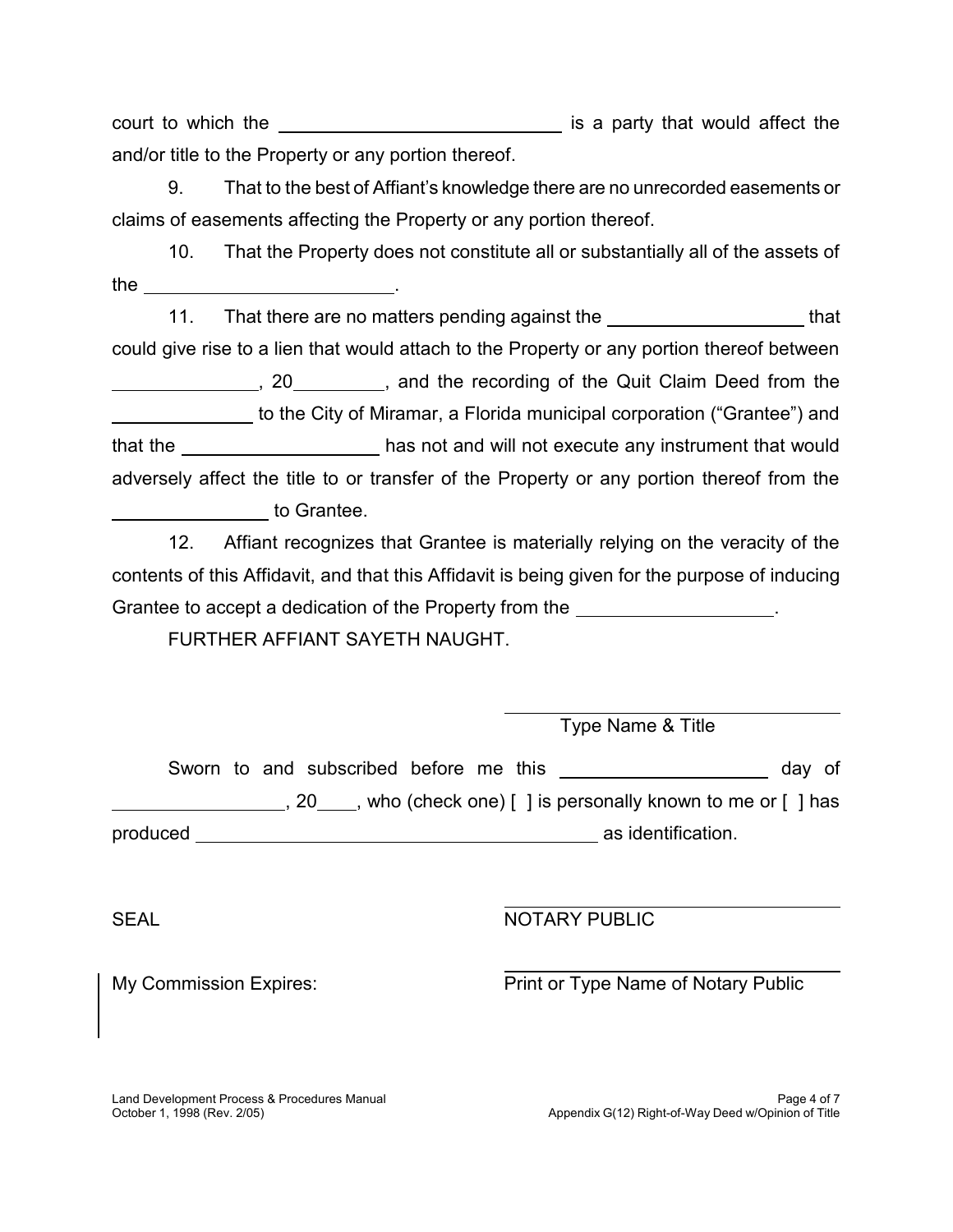# **OPINION OF TITLE**

#### **To: City of Miramar**

 With the understanding that this Opinion of Title is furnished to the City of Miramar, Florida, as inducement for execution of an agreement covering the real property, hereinafter described or for acceptance of a warranty deed, easement, covenant or unity of title, as applicable, it is hereby certified that I have examined a complete Abstract of Policy  $\overline{a}$ beginning to the state of the state of the state of the state of the state of the state of the state of the state of the state of the state of the state of the state of the state of the state of the state of the state of t the hours of \_\_\_\_\_\_\_\_\_\_\_\_\_\_\_\_\_\_\_\_, inclusive, of the following described property: Title or Policy of Title Insurance issued by dated \_\_\_\_\_\_\_\_\_\_\_\_\_\_\_\_\_\_\_\_\_\_\_\_\_\_ covering the period from the day of beginning to the day  $\sim$  , 20 , at

### **See Exhibit "A" attached hereto and by this reference made a part hereof.**

 I am of the opinion that on the last mentioned date, the fee simple title to the abovedescribed real property was vested in:

Subject to the following encumbrances, liens and other exceptions:

## 1. **RECORDED MORTGAGES:**

# 2. **RECORDED CONSTRUCTION LIENS, CONTRACT LIENS AND JUDGMENTS:**

### 3. **GENERAL EXCEPTIONS:**

- a. Taxes for 20\_\_\_\_ and subsequent years and taxes or special assessments which are not shown as existing liens by the Public Records.
- b. Rights or claims of parties in possession not shown by the Public Records.
- c. Encroachments, overlaps, boundary line disputes, and any other matters which would be disclosed by an accurate survey and inspection of the premises.
- d. Easements or claims of easements not shown by the Public Records.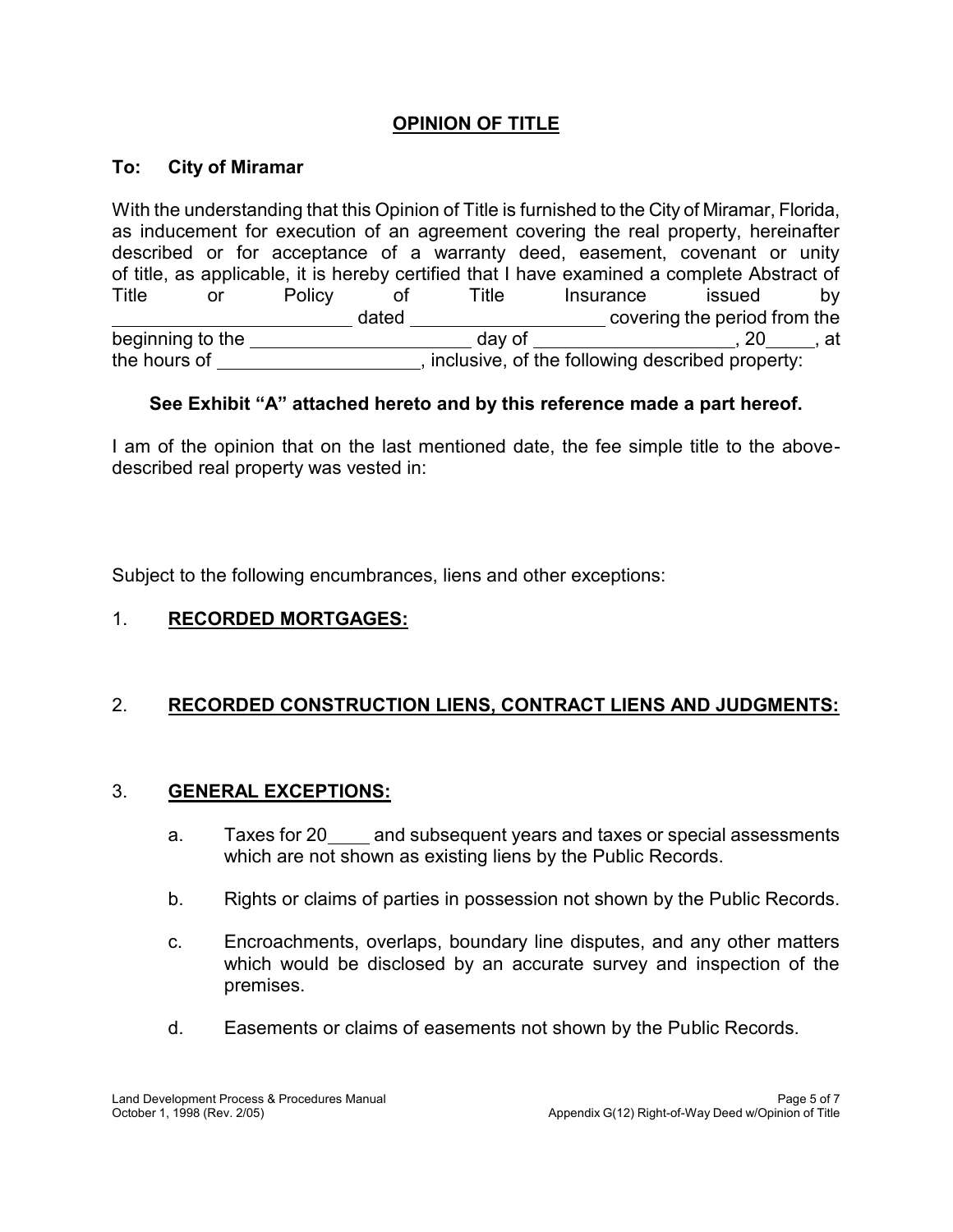- $e_{\cdot}$  hereafter furnished, imposed by law and not shown by the Public Records. e. Any lien, or right to a lien, for services, labor, or material heretofore or
- f. which has previously been under water but filled or exposed through the Any adverse claim to all or any part of the land that is now under water or efforts of man.

## 4. **SPECIAL EXCEPTIONS:**

All of the foregoing recorded in the Public Records of Broward County, Florida.

 I HEREBY CERTIFY that I have reviewed all the aforementioned encumbrances and exceptions and that none of the encumbrances and/or exceptions listed above will restrict the use of the property for the purposes set forth in the agreement, assignment, warranty deeds, easement, covenant and unity of title, as applicable.

 Therefore, it is my opinion that the following party(ies) must join in the agreement in order to make the agreement a valid and binding covenant on the lands described herein.

Interest **Period Covered** Name **Interest** Special Exception Number **Owner** Mortgagee The following is a description of the aforementioned abstract and its continuations: Number Company Certifying No. of Entries

 I HEREBY CERTIFY that the legal description in this Opinion of Title coincides with, and is the same as, the legal description in the proffered, recordable agreement.

I, the undersigned further certify that I am an attorney-at-law duly admitted to practice in the State of Florida and a member in good standing of the Florida Bar.